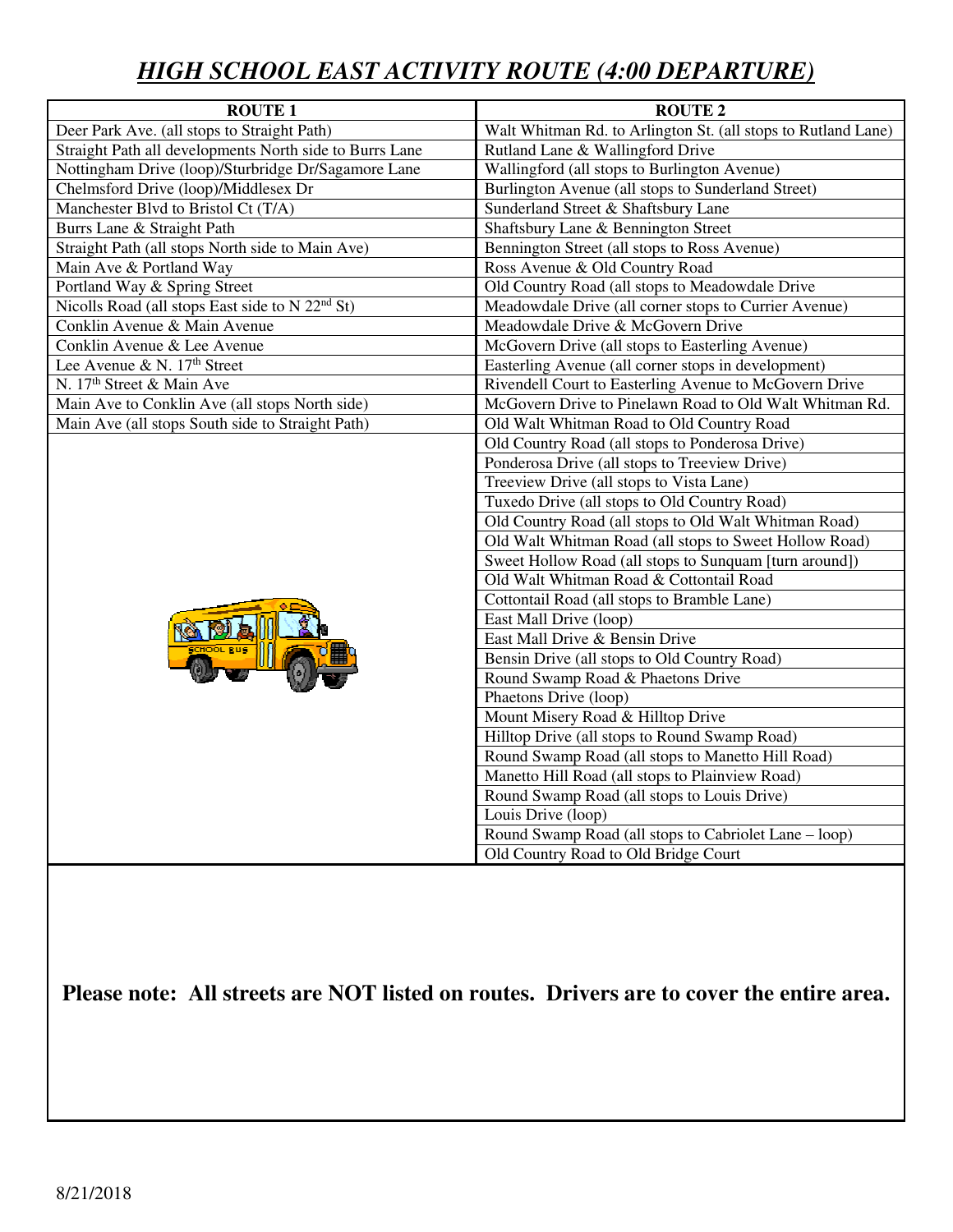# *HIGH SCHOOL EAST ACTIVITY ROUTE (4:00 DEPARTURE)*

| <b>ROUTE 3</b>                                          | <b>ROUTE 4</b>                                           |
|---------------------------------------------------------|----------------------------------------------------------|
| Ruland Road (all stops to Republic Road)                | Vanderbilt Parkway (all stops to Half Hollow Road)       |
| Strathmore Way (Highland Green)                         | Half Hollow Road (all stops to Pettit Drive)             |
| Maxess Road/Duryea Road                                 | Pettit Drive (all stops to Bagatelle Road)               |
| Court North Drive (into clubhouse)                      | Hemingway Drive (all stops to Penn Drive)                |
| <b>Avalon Court Drive (into clubhouse)</b>              | Penn Drive (all stops to Half Hollow Road)               |
| Country Pointe Court (all corner stops)                 | Half Hollow Road (all stops to Bagatelle Road)           |
| Melville Road & Daffodil Drive                          | Bagatelle Road (all stops to N. Service Road)            |
| Daffodil Drive & Honey Suckle Lane                      | N. Service Road to Homewood                              |
| Boxwood Lane (loop)                                     | S. Service Road to Naomi Court & Sleepy Lane (into)      |
| Carnation Drive (all stops to Melville Road)            | Roundtree Drive (all stops to Beaumont Drive)            |
| Spencer Street & Jervis Avenue                          | Beaumont Drive (all stops to S. Service Road)            |
| Jervis Avenue (all stops to Beechwood Street)           | Bagatelle Road (all stops to Chateau Drive)              |
| Beechwood Street (all stops to Melville Road)           | Chateau Drive (all stops to Walker Place)                |
| Melville Road & Hawthorne Street                        | Walker Place (all stops to Jacobs Path)                  |
| Woodland Avenue (all stops to Hickory Street)           | Bagatelle Road (all stops East side to Half Hollow Road) |
| Hickory Street & Avenue I                               | <b>ROUTE 6</b>                                           |
| Avenue I & Larkin Street                                | Norman Court & Vanderbilt Parkway                        |
| Larkin Street (all stops to Melville Road)              | Norman Court & Wedgewood Drive                           |
| Melville Road (all stops to Reeves Avenue               | Wedgewood Drive & Half Hollow Road                       |
| Reeves Avenue (all stops to George Street)              | Half Hollow Road & Fox Lane                              |
| George Street & Alexander Avenue                        | Fox Lane (loop; all corner stops)                        |
| Alexander (all stops to Melville Road)                  | Fox Lane & Woodsend Drive North                          |
| Melville Road (all stops to Rt. 110)                    | Broad Oak Lane (into)                                    |
| 100 Spagnoli Road                                       | Fox Lane & Half Hollow Road                              |
| <b>ROUTE 5</b>                                          | Half Hollow Road (all corner stops)                      |
| Bagatelle Road & Wilmington Drive                       | Long Drive Court - into                                  |
| Bagatelle Road & Threepence Drive                       | Wildwood Drive (all stops to Ryder Avenue)               |
| Threepence Drive & Farmington Lane                      | Rustic Gate Lane (all stops to Ebbtide Lane)             |
| Farmington Lane (all stops to Barrington Place)         | Ebbtide Lane & Thorngrove Lane - loop                    |
| Barrington Place & Wilmington Drive                     | Ebbtide Lane (all corner stops to Truxton Road)          |
| Wilmington Drive (all stops to Threepence Drive - loop) | Truxton Road (all stops to Ryder Avenue)                 |
| Wilmington Drive & Roundtree Drive                      | Ryder Avenue & Burrs Lane                                |
| Roundtree Drive (all stops to Beaumont Drive)           | Burrs Lane (all stops to Chestnut Hill - turn around)    |
| Beaumont Drive (all stops to Wilmington Drive)          | Burrs Lane (all stops through Calumet Drive)             |
| Wilmington Drive (all stops to Woodmont Road)           | Calumet Drive - center                                   |
| Woodmont Road (all stops to Elkland Road)               | Calumet Drive & Fielding Avenue                          |
| Elkland Road (all stops to Wilmington Drive)            | Fielding Avenue & Ibsen Court                            |
| Wilmington Drive to Westbourne Lane – loop              | Ibsen Court & Ibsen Avenue                               |
| Wilmington Drive & Carry Lane                           | Ibsen Avenue & Scott Street                              |
| Carry Lane (all stops to Seven Oake Lane)               |                                                          |
| Seven Oake Lane (all stops to Bondsbury Lane)           |                                                          |
| Bondsbury Lane (all stops to Northcote Drive)           |                                                          |
| Northcote Drive (all stops to Haddon Hall)              |                                                          |
| Haddon Hall & Richbourne Lane (center)                  |                                                          |
| Northcote Drive (all stops to Colonial Springs Road)    |                                                          |
| Colonial Springs Road (all stops to Circle Drive)       |                                                          |
| Circle Drive (all stops to Ridge Road)                  |                                                          |
| Ridge Road (all stops to Colonial Springs)              |                                                          |

#### **Please note: All streets are NOT listed on routes. Drivers are to cover the entire area.**